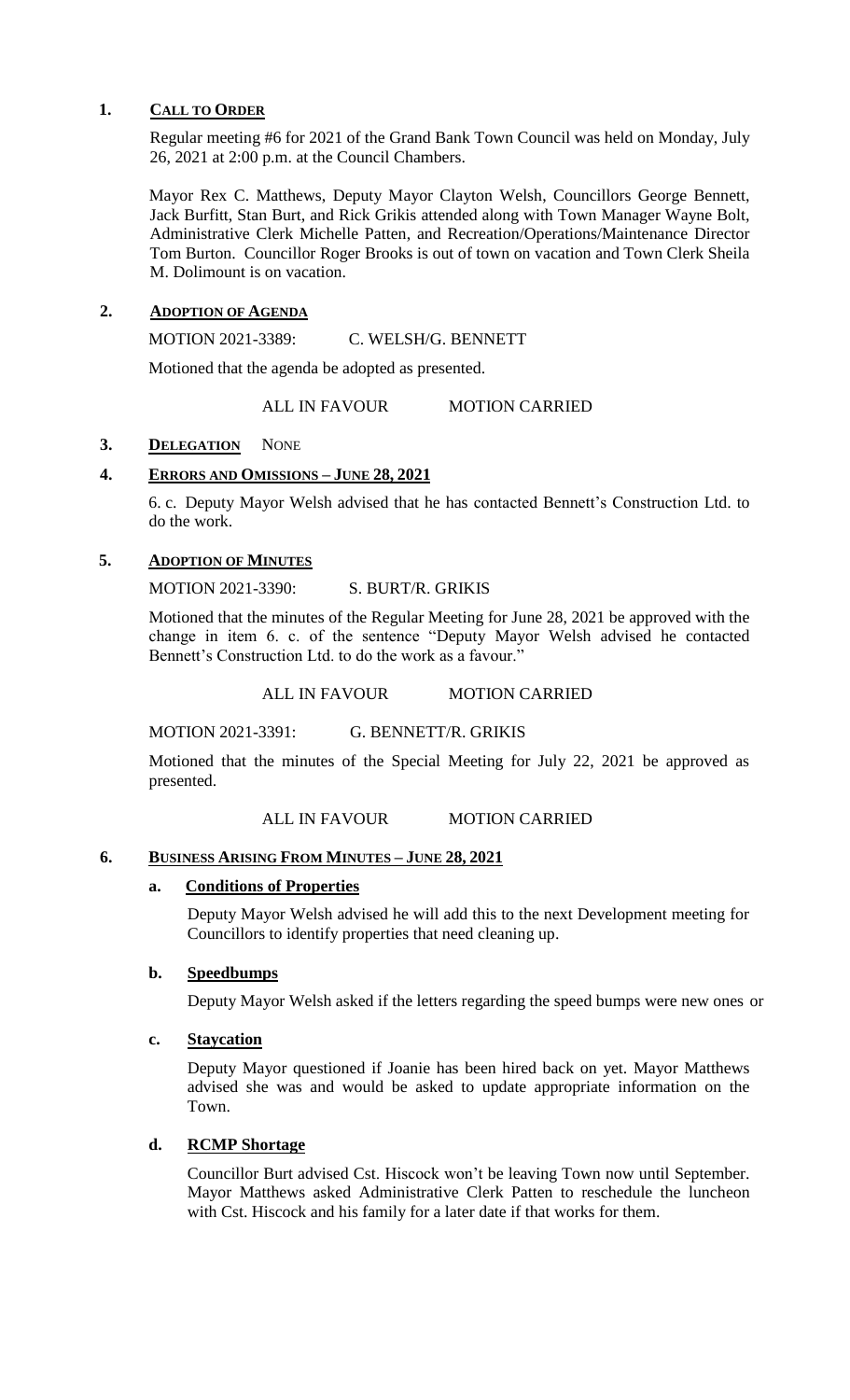## **7. INCOMING CORRESPONDENCE FOR ACTION**

## **a. Kingsway Living**

Received email correspondence from Andrew Lane. It was agreed to write Mr. Lane a letter advising him to contact the Town if he plans on expanding his business, and that municipal taxes for 2021 are in accordance with the invoice from the Town which are due and payable by September 30, 2021.

## **b. Autism NL**

Received a letter from Paul Walsh from Autism NL, hoping to meet with Council while he is in Town on July 29, 2021. The purpose is to introduce himself and discuss how the Town and his organization can work together to assist folks in Grand Bank. It was agreed to see who will be available to meet.

## **c. Municipal Assessment Agency**

Received a memo from Sean G. Martin, Executive Director/CEO announcing his retirement from Public Service on July 7, 2021.

# **d. MHA Paul Pike**

- **\*** Applications available for Community Enhancement Employment Program. The deadline for receipt of applications is July 30, 2021. Recreation Director Burton advised our applications are almost completed.
- Applications now open for Age- Friendly Newfoundland and Labrador Communities Program. Deadline is September 30. Recreation Director Burton to speak to the 50+ Club to see if they will be submitting an application that would be of benefit to them.
- **\*** Tourism and Hospitality Support Program. Application Deadline is Sept 30, 2021. It was agreed to forward the information to Councillor Bennett for the Heritage

## **e. MP Churence Rogers**

Received a letter regarding Canada Community Revitalization Fund. Councillor Burftitt advised the Grand Bank Theatre are waiting to hear back from their application.

## **8. INCOMING CORRESPONDENCE FOR INFORMATION**

## **a. Municipal and Provincial Affairs**

Supplementary Circular to Municipalities regarding Safe Elections.

## **b. Speed Bumps**

Received two emails of support in putting the speed bumps back on Main Street. After some discussion it was agreed to continue monitoring the area for now as it was felt that we haven't had enough time to make a decision on putting them back given the increased signage for the area including the electronic speed sign now in place.

## **9. COMMITTEE REPORTS**

## **a. Finance Committee**

Councillor Stan Burt, Committee Chairperson, presented a written report of a meeting the Committee held on July 22, 2021.

MOTION 2021-3392: S. BURT/J. BURFITT

Motioned that the Finance Committee report of July 22, 2021 be approved as presented.

ALL IN FAVOUR MOTION CARRIED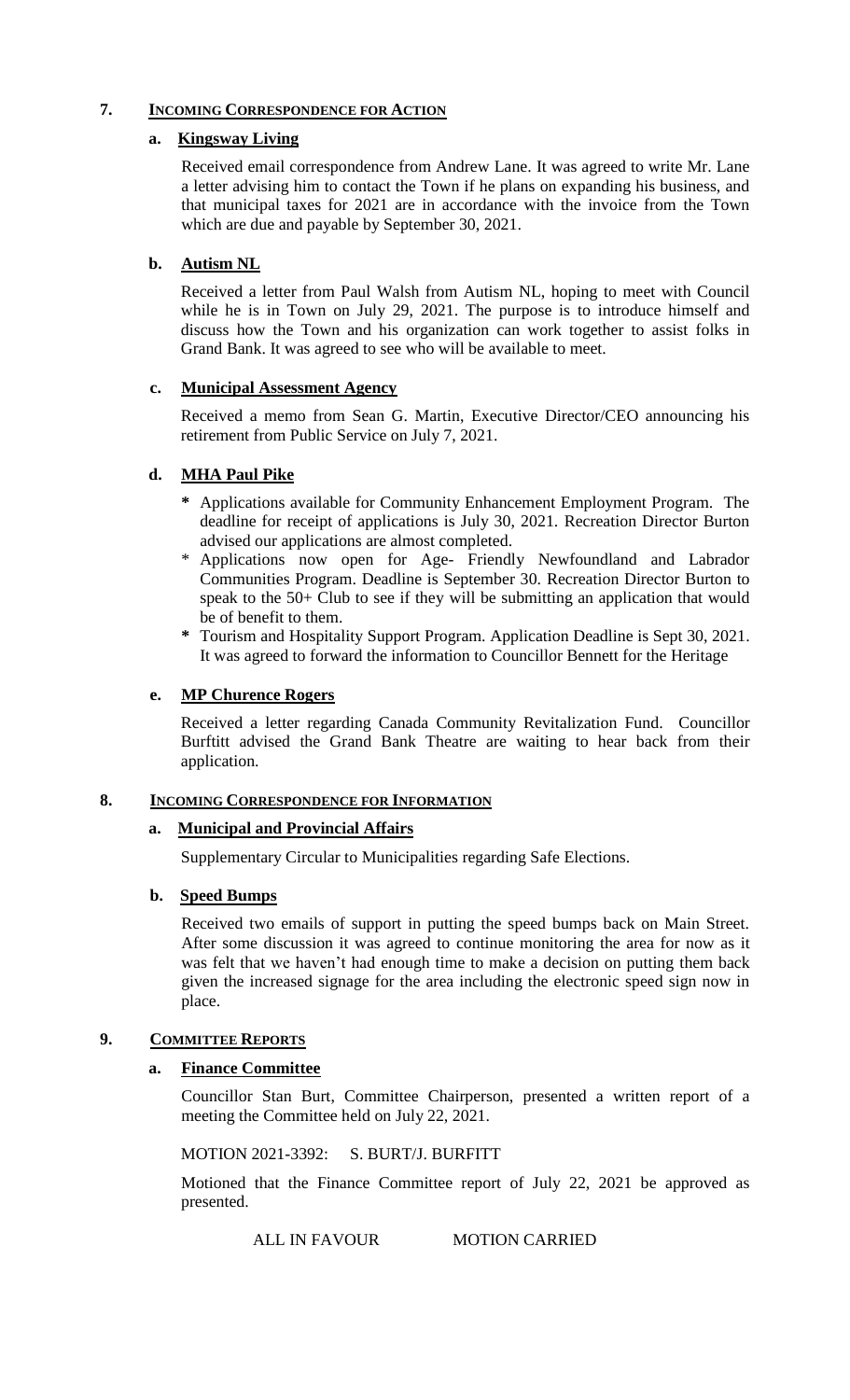MOTON 2021-3393: S. BURT/C. WELSH

Motioned that the Town of Grand Bank accept the 2020 Audited Financial Statement as presented by the accounting company, Byron Smith Chartered Professional Accountant.

ALL IN FAVOUR MOTION CARRIED

MOTION 2021-3394: S. BURT/R. GRIKIS

Motioned that the Town of Grand Bank sign the Borrowing Resolution from Scotiabank.

ALL IN FAVOUR MOTION CARRIED

#### **b. Development Committee**

Deputy Mayor Clayton Welsh, Committee Chairperson, presented a written report of a meeting the Committee held on July 22, 2021.

Item #4: After some discussion, it was agreed that due to Policy #16 and Policy #69 the request to have the driveway repaired is denied.

Item #7: After some discussion, it was agreed that the grass cutting by the outside maintenance employees be consistent with what is on their list.

MOTION 2021-3395: C. WELSH/R. GRIKIS

Motioned that the Development Committee report of July 22, 2021 be approved with the exception of item 4.

ALL IN FAVOUR MOTION CARRIED

#### 10. OLD BUSINESS

## **a. Swim Pool Update**

Recreation Director Burton advised the swimming pool is up and running, however, the attendance is low. After some discussion it was agreed to send out an email to remind people that the pool is open. It was also discussed that a portable ramp/step being added to the pool will help people gain access to the water. Recreation Director Burton advised that the cost of such type of ramp would be approximately \$12,000.00. Mayor Matthews asked Recreation Director Burton if we can apply for this under the Age-Friendly Grant. Recreation Director Burton will find out. Councillor Burt questioned if the pool can remain open until September. Town Manager Bolt advised that it can't due to staff being students and they will be returning to school.

## **b. Partanna Update**

The building is in very bad condition with mold growth continuing. Mayor Matthews advised that the business person who had expressed some interest in starting a business in the Partanna School had thoroughly inspected the facility, and decided not to proceed with the venture due to the building being in such dilapidated condition caused by leaks, mold and serious deterioration.

#### **c. RCMP Building**

Councillor Burfitt questioned the status of the building. Mayor Matthews advised that he is writing another letter to the RCMP on this issue and will await a further response from the RCMP.

### **d. Tenders re 2008 and 2009 Pick-up Trucks**

Mayor Matthews advised that two pick-up trucks should be placed on tender.

MOTION 2021-3396: R. GRIKIS/S. BURT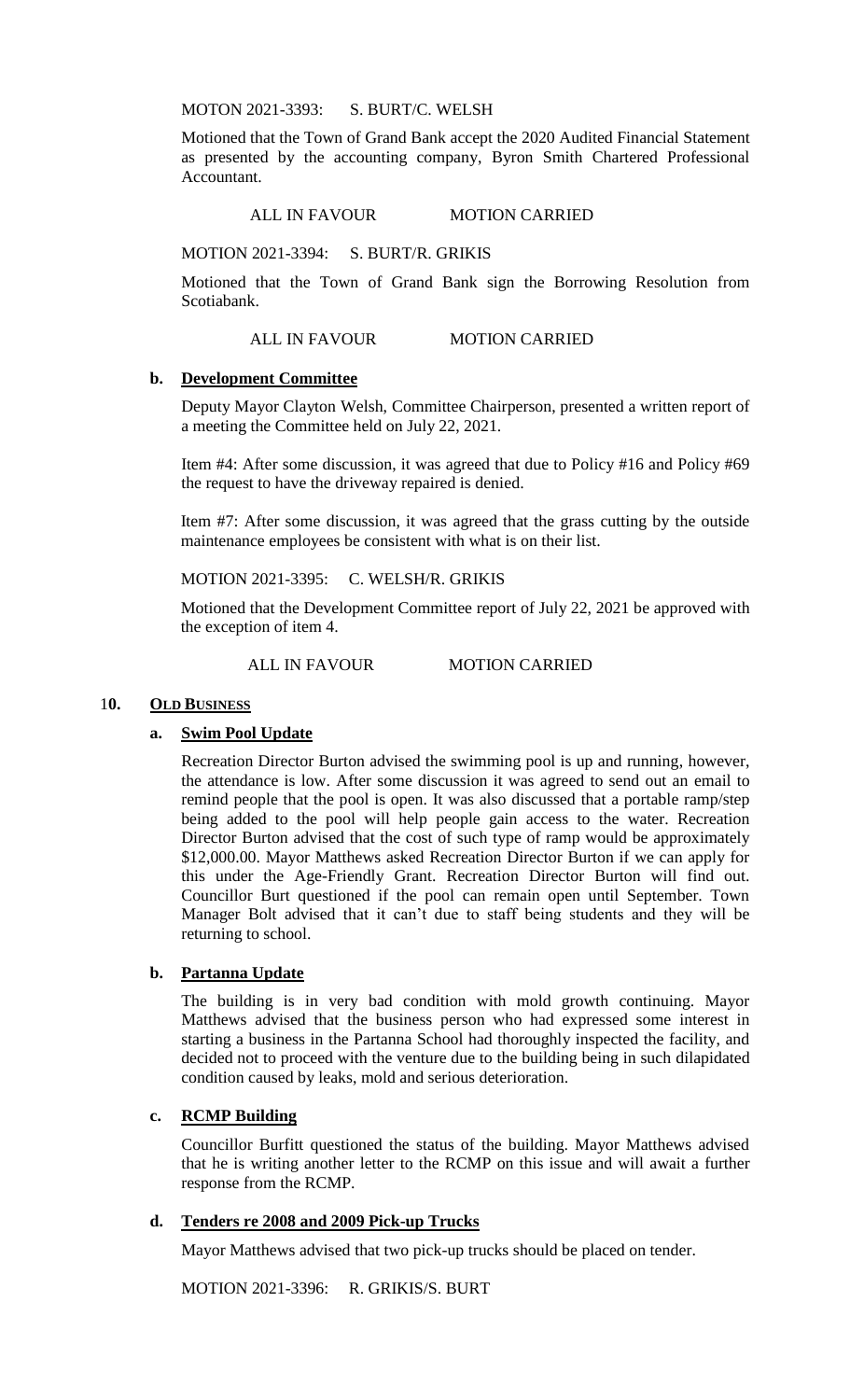Motioned that the 2008 and 2009 Pick-up Trucks go on tender.

ALL IN FAVOUR MOTION CARRIED

### **11. NEW BUSINESS**

### **a. Nature Trail Development Update**

Mayor Matthews questioned if there will be a draining system. Town Manager Bolt advised that there are areas that will be trenched to allow for proper drainage. Councillor Burfitt advised he wants the best job that can be done to the trail.

## **b. Staffing Issues – Dr. S. Beckley Health Care Centre**

Mayor Matthews advised there is a meeting scheduled with Eastern Health Officials regarding staffing issues on August 3, 2021. He also advised that there are three doctors leaving our community as of August 6, 2021, however, while Eastern Health are actively trying to recruit more Doctors, virtual visits will be available. Mayor Matthews asked Administrative Clerk to forward an email to councillors to see who can attend the meeting.

#### 12. **COUNCILLORS FORUM**

## **a. Wharf**

Mayor Matthews advised the access road to the wharf next to the former Grand Bank Lumber Building will need to be upgraded with a guardrail and some asphalt to accommodate more vehicular traffic in preparation for major construction work on the wharf.

#### **b. Staff**

Councillor Grikis thanked the inside and outside staff for a great job and wished everyone a safe time on their holidays.

#### **c. Email Communication**

Mayor Matthews asked if everyone was okay with email communication in the case of any situation that may arise and we need a quick response. All councillors agreed to this process.

## **d. Property**

Councillor Bennett advised that scaffolding has been erected on a property on West Street for months and not being used.

### **e. Mariners' Memorial**

Councillor Bennett advised that the Garden Party will be held on Tuesday, August 3, 2021. Recreation Director Burton asked for the dates of the Garden Party, etc. so that his workers can be prepared to provide chairs, tables, etc.

## **f. Tourist**

Councillor Bennett advised that he spoke to some tourist around town and they said this is one of the cleanest and tidiest towns they have seen.

#### **g. Sidewalk**

Councillor Bennett advised that the sidewalk in front of the Masonic Lodge is hard to use due to a slope in the concrete.

## **h. Minutes**

Councillor Burfitt advised that he had a citizen question him on why the council minutes are late being uploaded to the Town's Website. The minutes of a previous meeting cannot be uploaded to the website until they are approved in a council meeting, so it do take at least a month before they are uploaded.